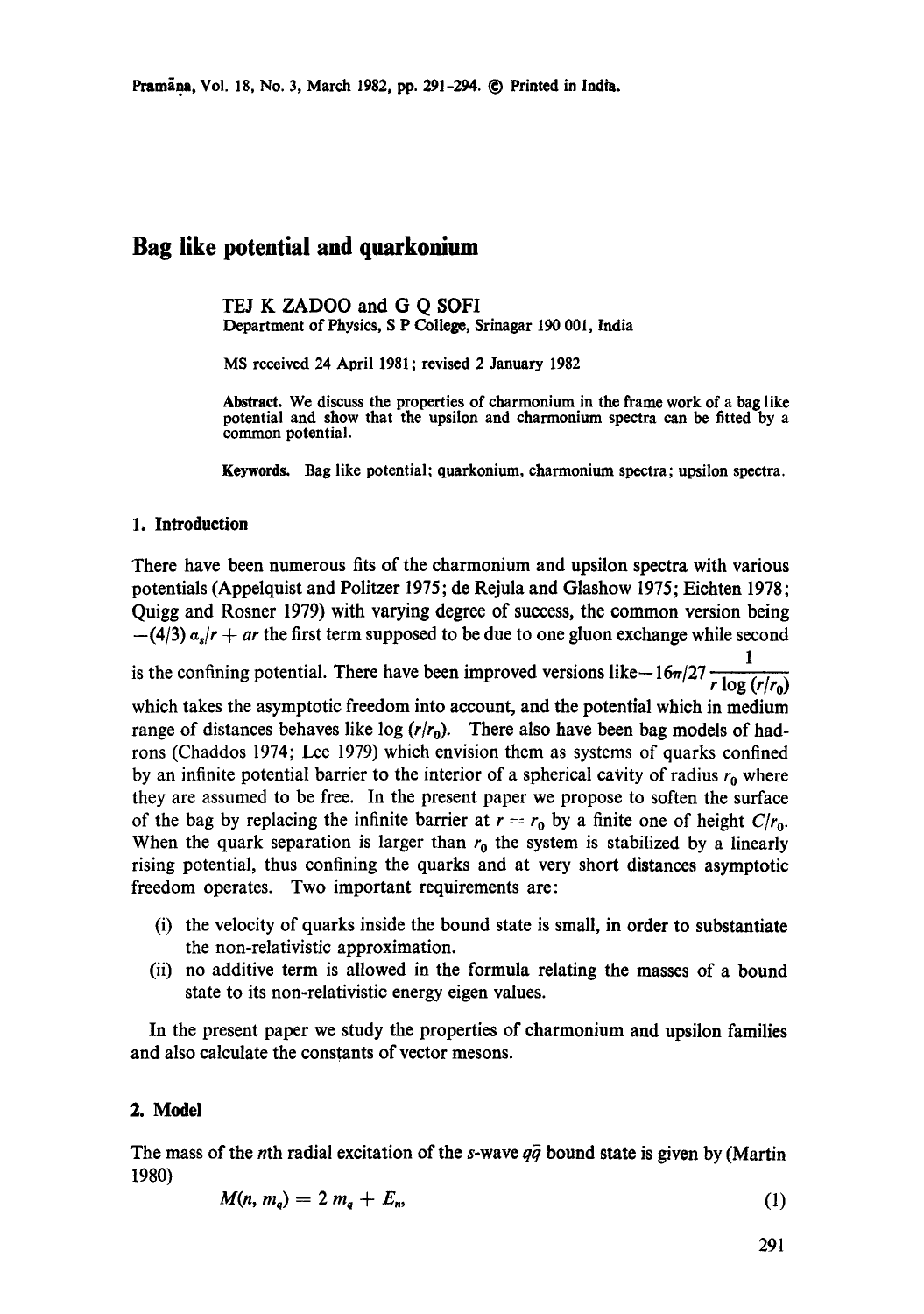where  $m_a$  is the quark mass and  $E_a$  is the energy eigenvalue of Schrödinger equation for the  $n^3S_1$  states. The potential that we use is

$$
V(r) = (r - r_0) [B (r - r_0) + C/r]. \tag{2}
$$

For solving the Schrödinger equation the radial equation

$$
\left[\frac{\mathrm{d}^2}{\mathrm{d}r^2}-\frac{l(l+1)}{r^2}+\frac{2}{r}\frac{\mathrm{d}}{\mathrm{d}r}+\frac{2\mu}{\hbar^2}\left\{\mathit{V}(r)-E\right\}\right]R=0,
$$

is brought into the dimensionless form

$$
\left[\frac{\mathrm{d}^2}{\mathrm{d}\rho^2}-\frac{l(l+1)}{\rho}+\frac{2}{\rho}\frac{\mathrm{d}}{\mathrm{d}\rho}+\frac{2}{\rho}-\epsilon\right]R=0,
$$

where

$$
\epsilon = \frac{2\mu r}{\rho^2 \; \hbar^2} (C - E)
$$

**and** 

$$
\rho=\frac{\mu}{\hbar^2}r^2\left[B(r-r_0)^2-Cr_0\right].
$$

Assuming that  $r_0$  is proportional to the Compton wave length of the bound state we can write

$$
r_0^{\psi'} = \frac{M_{\psi}}{M_{\psi'}} r_0^{\psi} \quad ; \quad r_0^{\psi''} = \frac{M_{\psi'}}{M_{\psi''}} r_0^{\psi'}
$$

$$
r_0^{\Upsilon'} = \frac{M_{\uparrow}}{M_{\uparrow'}} r_0^{\Upsilon} \text{ and so on.}
$$

Thus we are able to find the values of  $r_0$ ,  $r_1$ ,  $r_2$ ,  $r_3$ , etc. in each case. Using these values of  $r_0$  and r, we fit the values of other parameters. They are found to be

 $B = 1832.312$  GeV/fm<sup>2</sup> and  $C = -372.8$  GeV for charmonium system.

 $B = 1223.22$  GeV/fm<sup>2</sup> and  $C = -499.89$  GeV for upsilonium.

These values are found to give acceptable fit for both the spectra as given in table 1.

## **3. Decay constants**

Poggio and Schnitzer (1972) have shown that most of the next to leading corrections in  $a_s$  and quark velocity to the leptonic decay of a quarkonium state in a static linear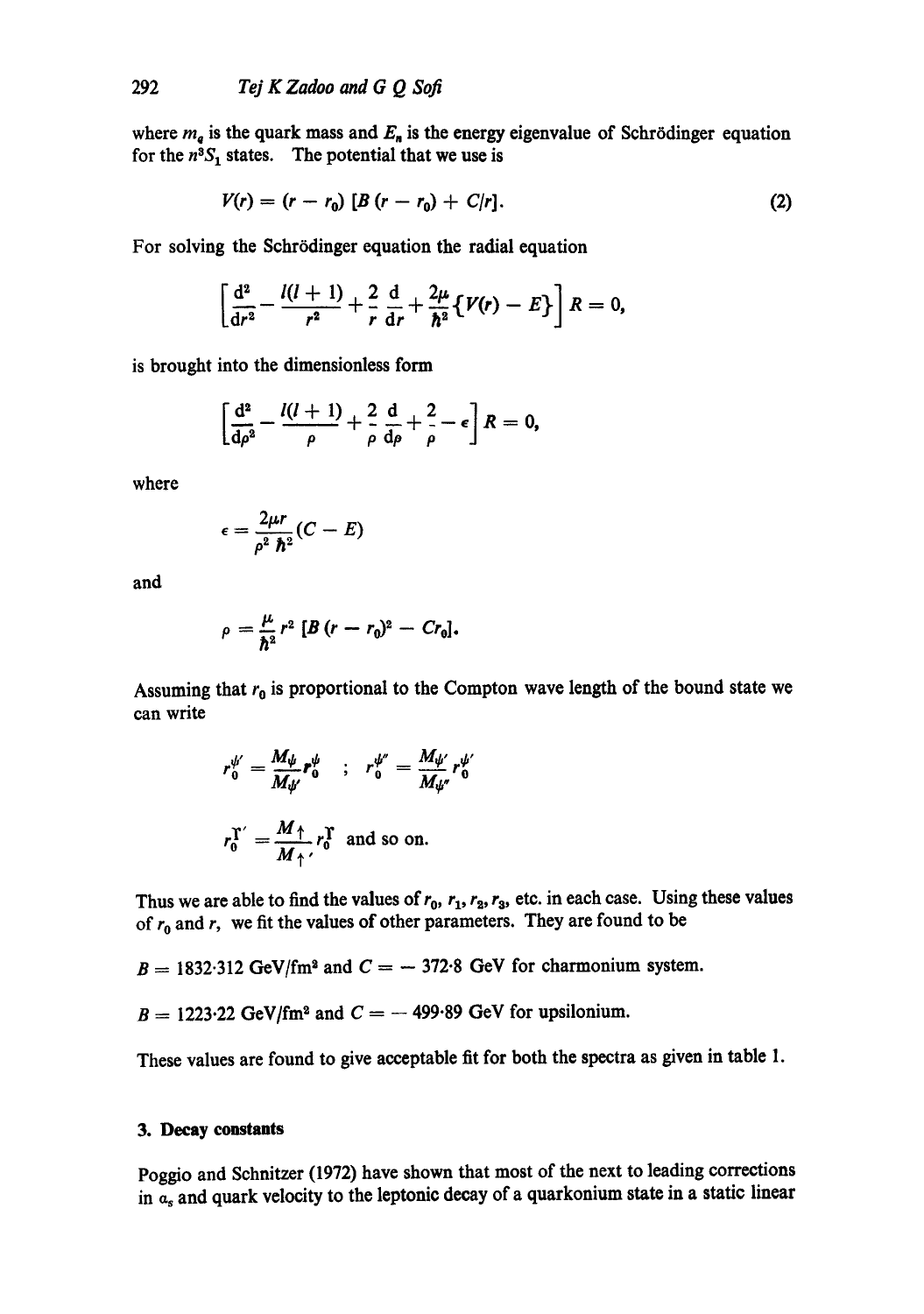Table 1. Mass spectra of charmonium and upsilonium.

*Charmonium*  $\mu$ =reduced mass of c-quark = 1.5/2 GeV

| <b>States</b>     | Energy (GeV)                                |            |
|-------------------|---------------------------------------------|------------|
|                   | <b>Theory</b>                               | Experiment |
| 1S                | 3.095                                       | 3.095      |
| 2S                | 3.69                                        | 3.684      |
| 3S                | 4.035                                       | $4 - 08$   |
| 4S                | 4.36                                        | 4.414      |
| <b>Upsilonium</b> | $\mu$ -reduced mass of b-quark = 4.73/2 GeV |            |
| 1S                | 9.46                                        | 9.46       |
| 2S                | 10.02                                       | $10-02$    |
| 3S                | 10.346                                      | $10 - 35$  |
| 4S                | 10.554                                      | $10-57$    |
|                   |                                             |            |

confinement potential can be included in the Van Royen-Weisskopf formula. Using their results, only in truly non-relativistic system we can reliably calculate

$$
f^{2} ({}^{8}S_{1} (\bar{\mu}\mu) \rightarrow e^{+} e^{-}) = |\phi (0)|^{2} \times 4 \times M_{\mu\mu}^{-1}
$$
  
= 
$$
\frac{3 M_{\mu} \Gamma_{e^{+}e^{-}}}{2\pi a^{2}},
$$
 (3)

where  $\phi(0)$  is the Schrödinger wave function at the origin. When the states become more and more relativistic, perturbation theory quickly becomes unreliable and breaks down as is probably the case for the light mesons  $\pi$  and K. A relativistic treatment of the bound state problem is only known in principle or for special eases *Le.* the Bethe salpeter equation in ladder approximation. We understand charmonium and upsilonium in terms of the same non-relativistic potential picture. We find both phenomenologically and experimentally (Flugge 1979).

$$
\frac{f_p^2(\mathbf{T} \to e^+e^-)}{M_{\mathbf{T}}} = \frac{f_p^2(\psi \to e^+e^-)}{M_{\phi}}.
$$
\n(4)

For vector mesons we write the decay constants as

$$
f_v \sim \frac{30 \, (\text{MeV})^{1/2}}{(M_b + M_q)^{1/2} \left(\frac{1}{M_b} + \frac{1}{M_q}\right)},\tag{5}
$$

or  $f_v = d_\mu$ .  $M^{-1/2}$  where  $d = 30$  (MeV)<sup>1/2</sup>.

**d** is given by Krasemann (1980). Using (5) the decay constants of B-mesons are **reported in table 2.**